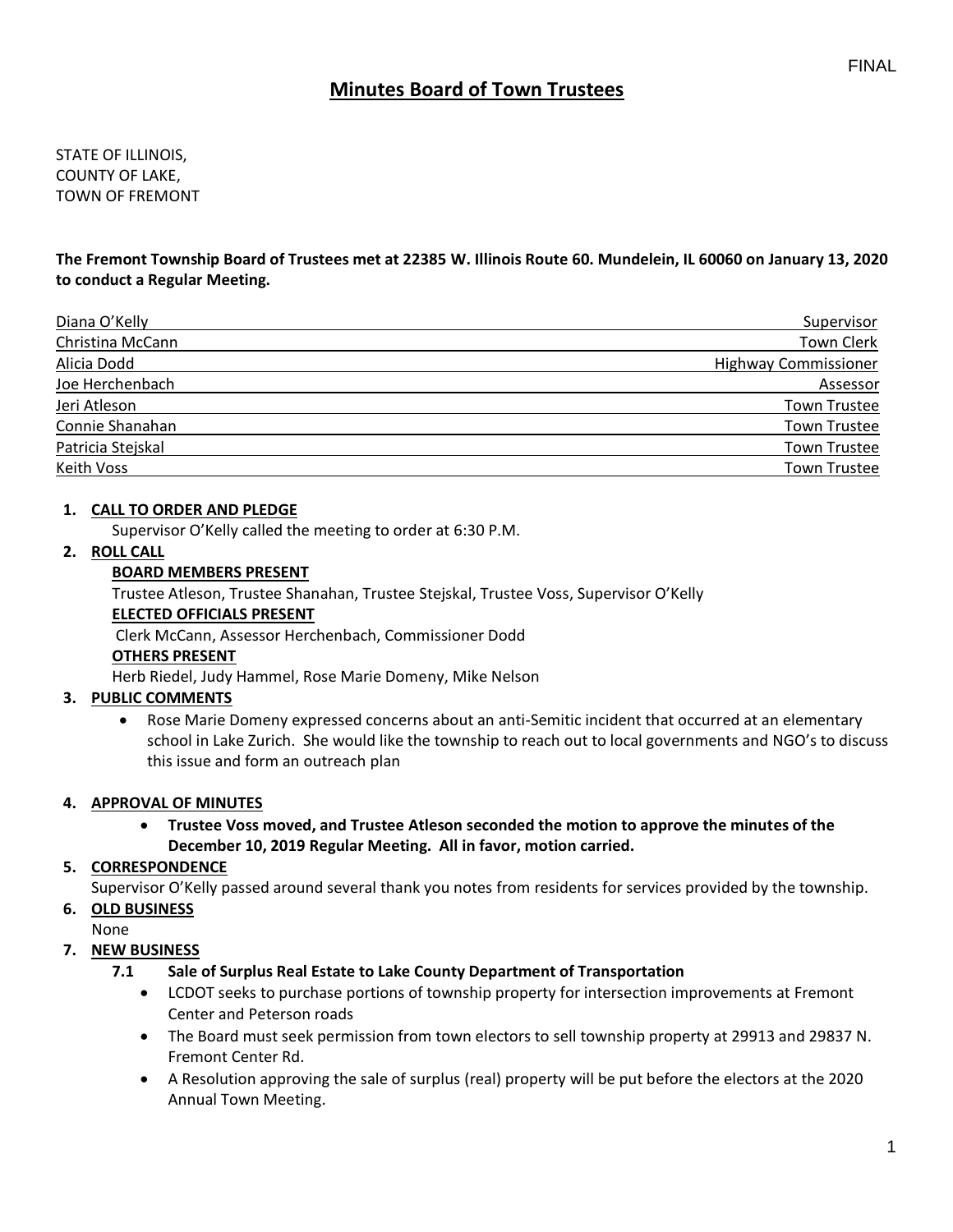## **7.2 SRCLC Donation**

• Trustee Voss moved and Trustee Shanahan seconded the motion to approve a contribution of \$1000.00 to the Special Recreation Center of Lake County (SRCLC) on behalf of township residents who benefit from their programs and services. All in favor, motion carried.

### **7.3 Review Executive Session Minutes – October 14, 2019**

• Trustee Voss moved and Trustee Stejskal seconded the motion to release and make public the minutes of the October 14, 2019 Executive Session. All in favor, motion carried.

## **7.4 Crossings of Mundelein – Driveway Approval**

• Trustee Shanahan moved and Trustee Stejskal seconded the motion to approve the driveway agreement between Fremont Township and Lennar Homes for the Mundelein Crossings residential development. All in favor, motion carried**.**

### **7.5 Behm Park Camera System Upgrade**

• Trustee Atleson moved and Trustee Shanahan seconded the motion to approve quote from Tri-Tel to upgrade camera system at Behm Park for a total of \$4350.00. All in favor, motion carried. Discussion

Operations Manager Riedel stated a previous quote approved by the board did not include interior cameras. All other township facilities have interior cameras. It is the recommendation of the Parks Committee to install interior cameras at Behm facilities.

### **7.6 John Deere ProGator Purchase**

• Trustee Voss moved and Trustee Shanahan seconded the motion to approve the purchase of a John Deere ProGator 2020A for a total of \$30,845.00. All in favor, motion carried.

Discussion

Operations Manager Riedel states purchase of this item was discussed during 2020/2021 budget planning session.

### **7.7 MBSA Contract**

Operations Manager Riedel states MBSA has not returned the contract. No action taken.

### **8. PARKS REPORT**

No additional report.

## **9. CERT REPORT**

CERT Leader Pat Stejskal reported the following:

• The CERT spring training session will take place on Tuesday evenings from January 28 through March 3, 2020. To date, seven (7) people have registered.

### **10. COMMUNITY GARDEN REPORT**

Commissioner Dodd reported the following:

• Eagle Scout Grant Naylor raised nearly \$500.00 to build an arbor and support other garden projects. Naylor will be recognized at the 2020 Annual Town Meeting.

### **11. ELECTED OFFICIALS' REPORT**

### **Assessor**

Assessor Joe Herchenbach reported the following:

- Township has only a few appeals left before the Board of Review
- To date there have been 629 property assessment appeals in Fremont Township
- Unfortunately, the process does seem to favor property owners who hire attorneys

## **Clerk**

Clerk McCann Reported the Following:

• FOIA request for vendor data from SmartProcure, Inc.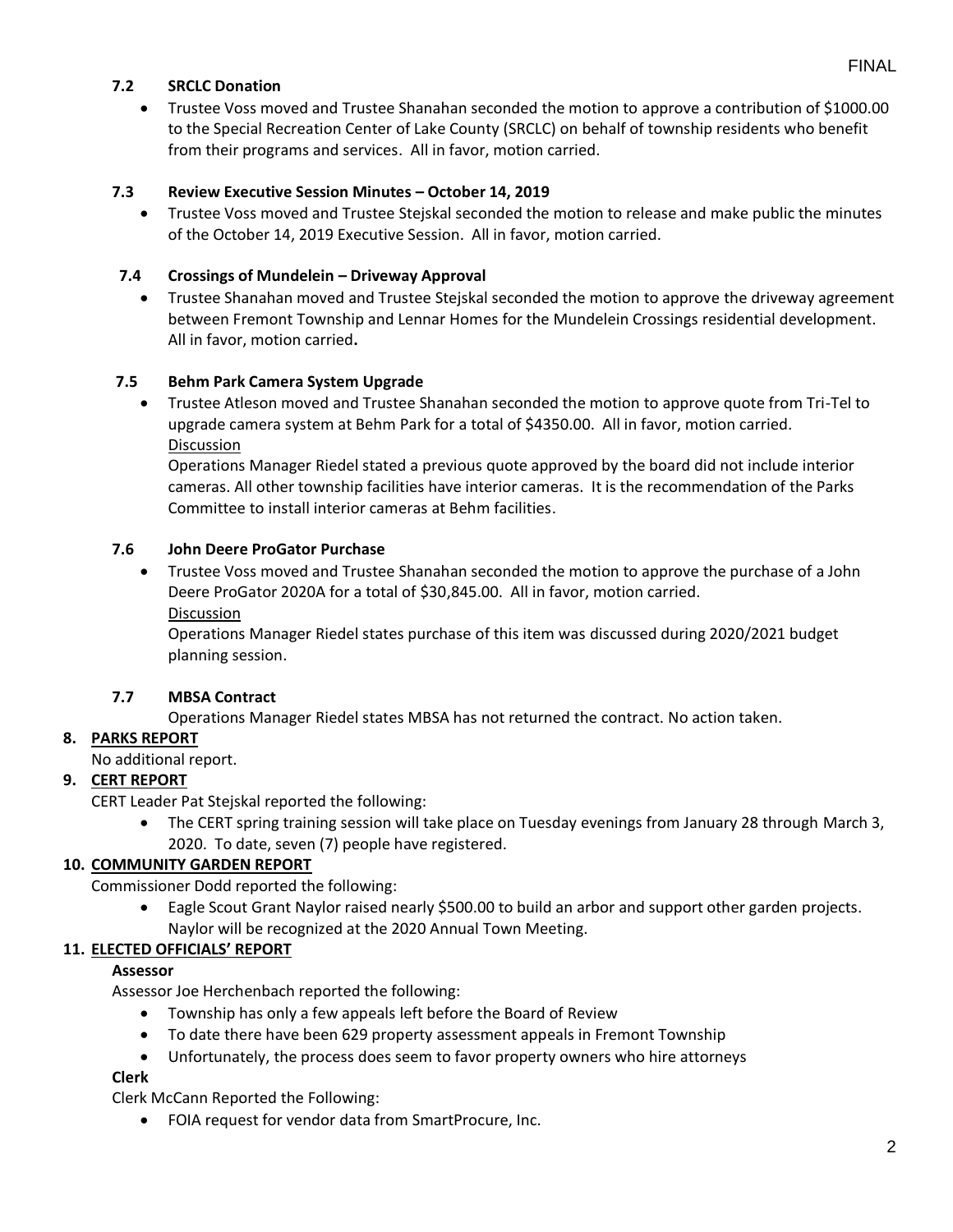• Town and Road Levy's have been filed with the County Clerk's Office

## **Highway Commissioner**

Highway Commissioner Dodd reported the following:

- Cameras have been installed at Hwy facilities. Looking into adding a battery back-up for power outages to prevent needing to re-boot
- Paving plan for 2020 is in progress using Bill Hossman as engineer and overseer. Steeplechase and Hickory Road will be paved. Bids will be due March 12<sup>th</sup>.
- Located a collapsed well tank under the road at 30827 Fremont Avenue. Working to determine whose responsibility it is to fix the issue.
- Met with Summerhill HOA President Tim Cardwell about possible blockage in a pipe in their stormwater management. Some of the homeowners believe that stormwater management is the township's responsibility.
- Met with Dan Strahan to evaluate Forest Lane drainage so improvements can be incorporated when future work is done at that location – currently estimating 2022 or later depending on water line improvements
- Meeting with Dan Bleck (engineer) about utilities delay for Sylvan Lake Dam project. Projected engineering costs are \$135,000. Signed IDNR letter of agreement to have as-builts and maintain dam
- Met with Tori Traucht about erosive areas that need attention in West Shore Park
- Met with County to further understand GIS capabilities and spent much of December updating storm sewer data in Oak Terrace, and Summerhill
- Cleaned all catch basins in Sylvan Lake and have started on Westshore
- Clerk McCann answered questions about phone, text and email on personal devices and explained documents to keep and how to dispose of documents properly

## **Supervisor**

Supervisor O'Kelly reported the following:

- Busy with Adopt-a-Senior and Adopt-a-Family holiday programs. Gifts distributed to 119 seniors
- Met with Assessor Herchenbach and representative from Santa Cruz Acquisitions regarding LCDOT land purchase
- Continuing to work with waste hauler to define agreement and secure best program for residents
- Attended Lake County Housing Authority meeting
- Now receiving left over milk and fruit for our food pantry clients from leftovers at Washington school lunch program

## **Trustees**

• Trustee Shanahan attended the Lake County leaf burning meeting

# **12. GA/EA/FOOD PANTRY REPORT**

The following statistics were reported for December 2019:

- Two (2) residents received emergency assistance
- Fifty-three (53) residents received food pantry assistance
- Seventeen (17) LIHEAP applications processed
- Nine (9) residents received assistance with RTA pass applications
- Sixteen (16) Diaper Bank donations for residents
- Five (5) NiCor Sharing applications processed
- Taxi coupon use not reported

# **13. PUBLIC COMMENTS**

None

# **14. APPROVAL OF BILLS**

• **Trustee Stejskal moved, and Trustee Voss seconded the motion to audit and approve for payment of Road and Bridge Fund in the amount of \$18,330.28, Permanent Road Fund in the amount of \$65,492.21 and General Town Fund in the amount of \$89,555.11.**